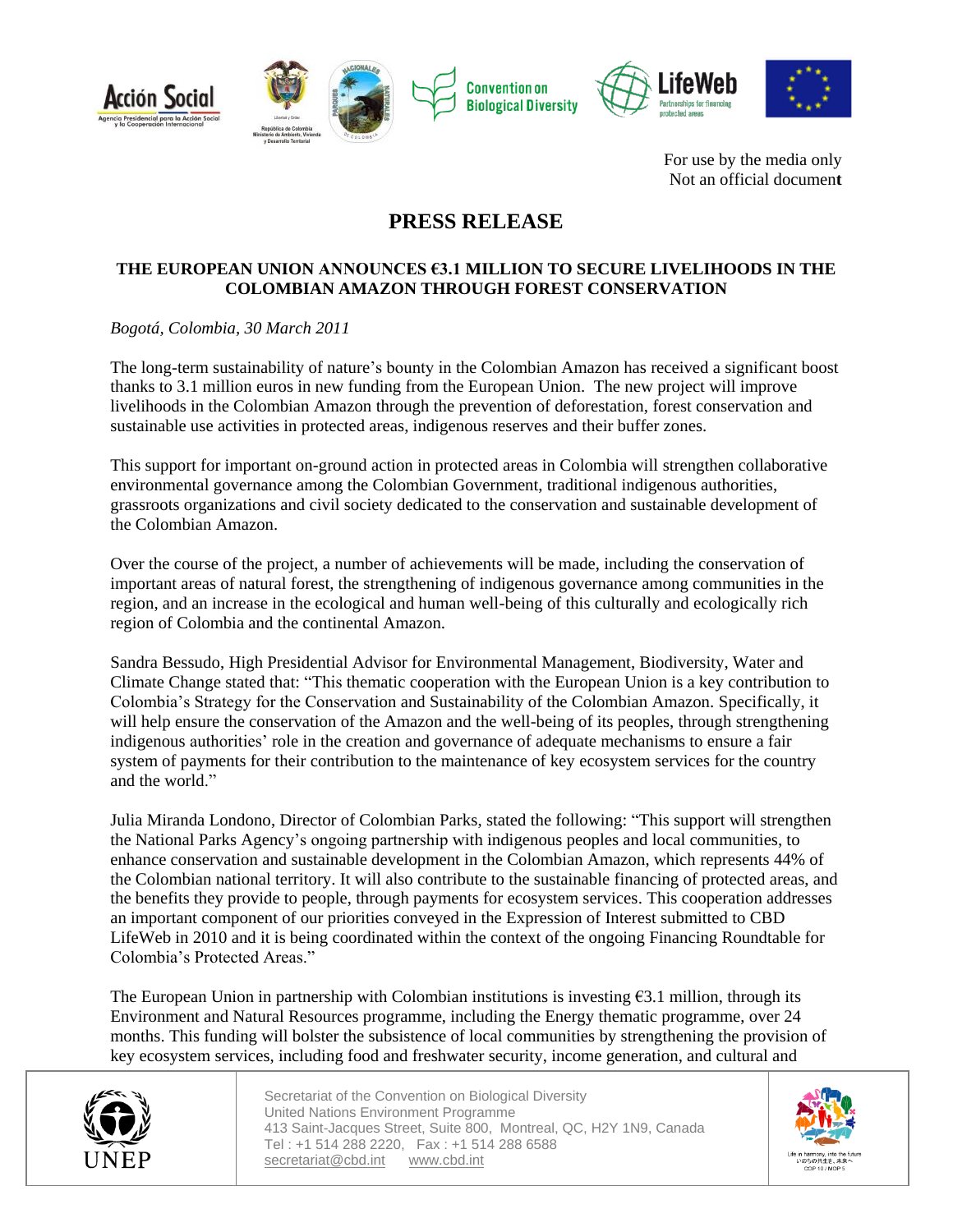spiritual access especially for indigenous peoples of the Amazon*.* At a global scale it will contribute to climate change mitigation as a result of greater forest protection.

"This project is an example of the firm commitment of the European Union to contributing to the environmental governance of the Colombian Amazon, and is a contribution to a process that began with the traditional indigenous communities of the region more than 15 years ago. This project seeks to ensure that indigenous communities actively participate in the creation and implementation of the State's social and environmental regulations as they relate to their own priorities and culture, among which are included the conservation of their ecosystems and natural resources, on which they depend for their social, cultural and economic survival.", said Fernando Cardesa, Ambassador of the European Union's Delegation in Colombia.

The European Union is supporting *Environmental Governance to Prevent Deforestation and Promote Forest Conservation of the Colombian Amazon*. This project is consistent with an Expression of Interest submitted by the Government of Colombia to the CBD LifeWeb Initiative entitled *Strengthening Colombia's National Protected Areas*. The CBD LifeWeb Initiative is a partnership platform to strengthen financing for protected areas to conserve biodiversity, secure livelihoods and address climate change, through implementation of the Programme of Work on protected Areas under the Convention on Biological Diversity (CBD).

While this funding addresses some of the most critical actions, the total financial need to strengthen Colombia's National Protected Areas remains substantial. As conveyed in the submission to the CBD LifeWeb clearing-house (see here:<http://www.cbd.int/lifeweb/?eoi=4683>), the involvement of more funding partners is essential to sustain the biological diversity and life-sustaining ecosystem services that Colombia's protected areas provides to its citizens and others around the world, through carbon sequestration and local livelihood security.

Ahmed Djoghlaf, Executive Secretary of the Convention on Biological Diversity, congratulated the European Commission for its significant investments in global conservation efforts and stressed that: "Protected areas are cornerstones for biodiversity conservation and powerful tools for achieving multiple benefits by addressing climate change and promoting sustainable economic development. Financing protected areas, including through the CBD LifeWeb Initiative, is one of the brightest hopes we have for the future of our planet and humankind. This cooperation between the Government of Colombia and the European Commission, is a further example of leadership in action by investing in a sustainable future for people in this region and globally."

-----

## *Notes to Editors*

#### **About Colombia's National Parks Authority**

Within Colombia's newly created Ministry of Environment and Sustainable Development, the Colombian National Parks Authority is Colombia's lead technical agency responsible for the administration of Colombia's National protected areas, as well as the country's National Protected Areas System. For more information, please visit [www.parquesnacionales.gov.co](http://www.parquesnacionales.gov.co/)

#### **About the Presidential Agency for Social Action and International Cooperation**

This Presidential Agency is the Government of Colombia's lead technical agency on the coordination of international cooperation in Colombia, with a diversity of bilateral and multilateral partners. It is responsible for the implementation of the Paris Declaration on Aid Effectiveness in Colombia and South-South Cooperation. For more information, please visit [www.accionsocial.gov.co](http://www.accionsocial.gov.co/)